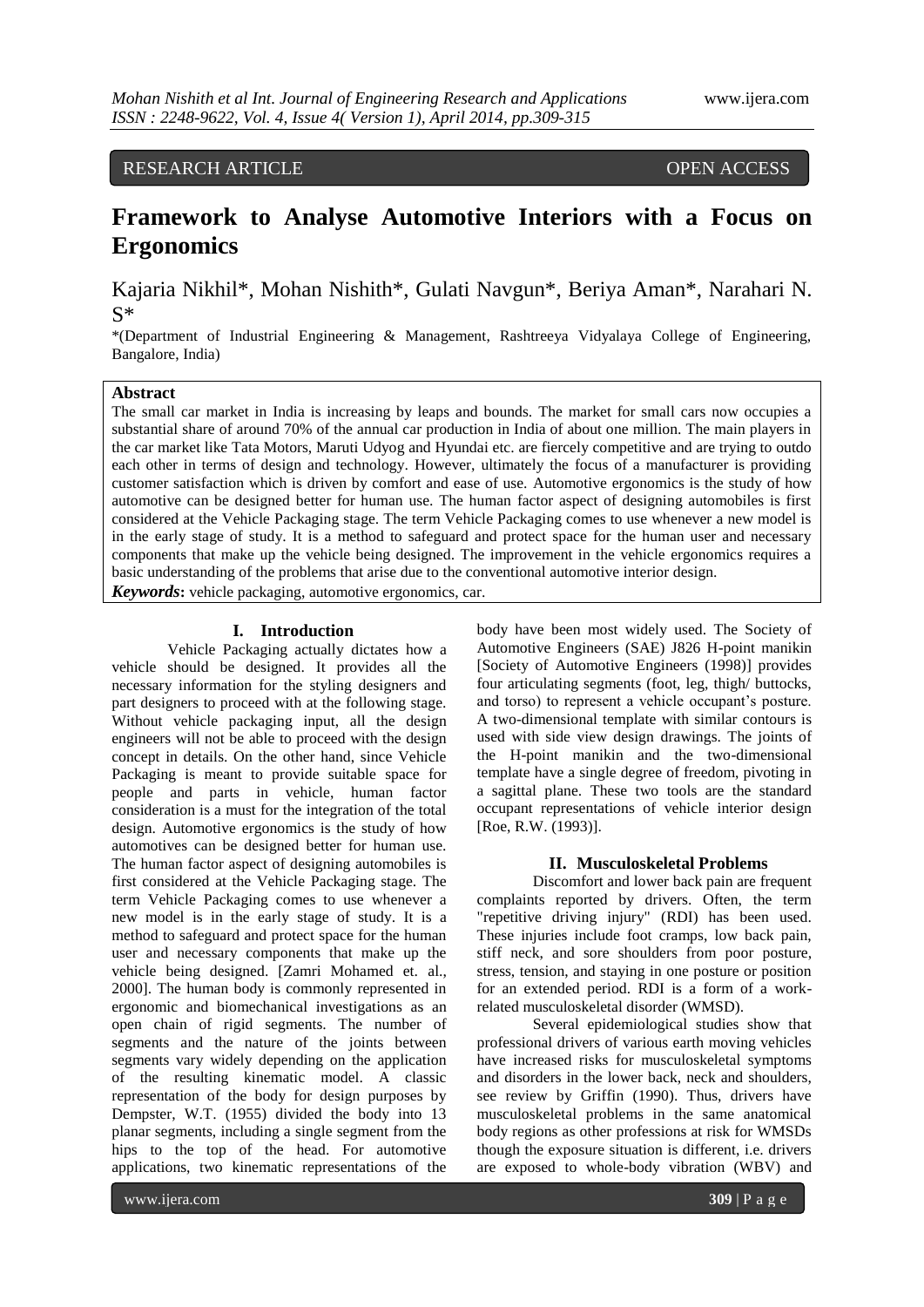other occupational groups are generally not. It seems as if these body regions are more susceptible for WMSDs than other body regions. It is however close to suspect exposure to WBV as a risk factor among drivers since several studies have indicated an association between exposure to WBV and musculoskeletal symptoms and disorders, preferably in the lower back [Bovenzi & Hulshof 1998]. The driver seats in many earth moving vehicles vibrate at a frequency close to the natural frequency of the spine, which may serve as a reason for spinal damage [Wilder 1993]. Further, it is evident that WBV can have the function as a mechanical load, although oscillating, resulting in biomechanical forces acting on and in various regions of the body, depending on the location of input and body posture.

Keegan, 1953 was one of the first authors to discuss the anatomy of sitting position in relation to the problem of low back pain in sedentary work. In the sitting position the increased pull of hamstrings and gluteals against the weakened hip flexors causes the pelvis to tilt rearward and the lumbar lordosis to be lost. Loss of the lumbar lordosis occurs reflexively as a way of compensating for the rearward tilting of pelvis which occurs in driving position. As the pelvis tilts rearwards when a person sits down, the lumbar spine flexes to keep the trunk and head erect.

The wrist motions of workers engaged in jobs entailing high or low risk of contracting Carpel Tunnel Syndrome such as in the case of driving was analysed and was characterized in terms of flexion/extension, pronation/supination and ulnar/radial deviation [Marras and Schoenmarklin, 1993]. The angular velocity and accelerations of wrist when moving in the corresponding spatial planes were also recorded. No significant distances were found between the high (minimum 8 hours a day) and low risk (maximum of 3 hours a day) groups in wrist posture. However, wrist movements in high risk groups had greater velocity and acceleration. The findings were interpreted by the authors in terms of Newton's Second Law of Motion. In order to produce greater accelerations of the wrist, larger muscle forces are required which are transmitted to the bones via tendons. The tendons will also be exposed to greater friction by contact with the surrounding structures.

Analysing the musculoskeletal problems was essential as it provides a base for creating an environment in the vehicle interior for the different physical tasks to be carried out in a safe and comfortable manner. Knowledge of the anatomy of the human body is valuable here as is an understanding of the mechanism of physical fatigue.

# **III. Types of Anthropometric Data** *Structural Anthropometric Data*

It consists of measurements of bodily dimensions in static positions [Bridger et al, 1995]. The measurements are made from an identifiable anatomical point to another or to a fixed point in space. Few examples of these measurements include the height of knuckles above the floor, the height of the popliteal fossa etc. These measurements are implemented in determining ranges when constructing furniture or for clothing sizes.

# *Functional Anthropometric Data*

It consists of measurements to describe the motion of a body part with respect to a fixed reference point [Bridger et al, 1995]. The measurement data includes forward reach of standing objects, area swept out by the movement of hand (workspace envelopes) etc. This data assist when optimizing the layout of controls in panel design. Although the size and shape of the workspace depends on the degree of bodily constraint imposed on operator and the size increases with increase in the number of unconstrained joints. These measurements are implemented particularly in design of aircraft cockpits, vehicle interiors and complex control panels [Bainbridge L., 1974].

# *Newtonian Anthropometric Data*

It consists of measurements that are used in analysing mechanical loads on human body [Bridger et al, 1995]. The body is regarded as an assemblage of link segments of known length and mass, sometimes expressed as a percentage of stature and body weight. Ranges of the appropriate angles to be subtended by adjacent links are also given to enable suitable ranges of working postures to be defined. This defining enables designers to specify those regions of the workspace in which displays and controls may be most optimally positioned. Newtonian data may be used to compare the loads on the spine from different lifting techniques.

The scope of the study involves the use of a combination of structural and functional anthropometric data. The structural data relates to the static position of the occupants in a vehicle with respect to the dimensions of the interior. The functional data relates to the movements of the occupants, specially the driver, in a vehicle with respect to positioning of controls etc.

# **Task Requirements**

Driving as a task can be considered to have 3 sets of requirements [Bridger et al, 1995]:

- 1. Visual Requirements
- 2. Postural Requirements
- 3. Temporal Requirements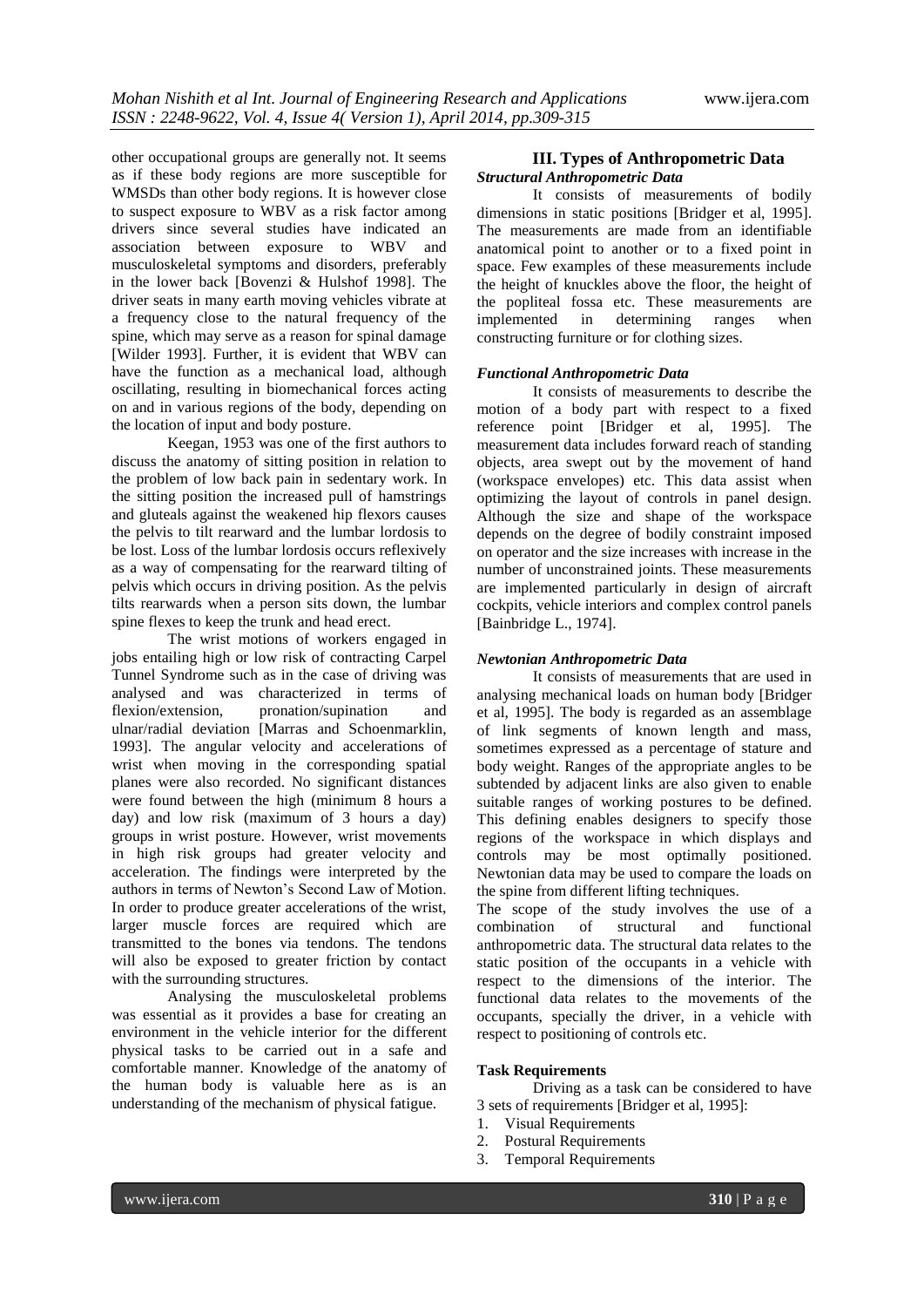#### *Visual Requirements*

The position of the head is a major determinant of the posture of the body and is very strongly influenced by the visual requirements of the task. If the main visual area is 30 degrees below the straight-ahead line of sight, it is accessed by tilting the head forward. This position places a static load on the neck muscles and displaces the centre-of-gravity of the body anterior to the lumbar spine, causing the characteristic forward slump posture in which the backrest or lumbar support of the seat is not utilized by the occupant. The eye is sensitive to stimuli up to 95 degrees to the left and right assuming binocular vision. The optimum position of placing the controls and utilities in the vehicle interior should be 15 degrees either side of the straight-ahead line of sight of the occupant. Thus, static loading of neck muscles and other soft tissues in the neck can be avoided if the visual component of the tasks is kept within a cone from straight-ahead line of sight to 30 degrees below and 15 degrees to the left and right [Woodson, 1981].

#### *Postural Requirements*

The position of the hands, arms and feet is another major determinant of posture and postural load. In vehicle design, the comfort of the driver's seat depends not just on its particular dimensions but its positioning in relation to the foot pedals and manual controls [Rivas et al, 1984]. When driving in a conventionally designed interior, the drivers are usually unable to maintain an erect trunk because of the requirement that both the driving hand and forearm be in a level lower than the steering wheel for a relaxed position and in level with the steering wheel for better control. The continuous exchange of arm positions prevents the driver from maintaining an erect posture. Resting the forearm on the door requires sideways and occasionally forward flexion of the trunk. Thus it becomes essential to consider postural requirements for providing a satisfactory and ergonomically fulfilling vehicle interior [Brouwer W. H. et al, 1991].

#### *Temporal Requirements*

The temporal requirements of tasks are a major consideration in the design of workspaces and exert a moderating influence on the effects of other factors [Bridger, 1995]. The time spent by driver in vehicle depends on nature of usage. A vehicle for personal use will require a maximum of three hours of daily driving whereas a vehicle for cab purpose requires an average of eight hours of daily driving. The latter poses a high degree of postural constraint as the body remains in same position for long time. Jobs falling into the highly constrained category require maximum flexibility to be built in vehicle

interior to compensate for the lack of flexibility in the design of job [Eason, 1986].

# **Ergonomic Variables in Vehicle**

The different design parameters that constitute the ergonomics of a regular passenger vehicle are:

- 1. Seat Height
	- a. Seat can be raised to ensure the driver has maximum vision of the road.
	- b. Adequate clearance from the roof must be ensured.
- 2. Lower Limb Position
	- a. Knees should be bent to comfortably operate the accelerator, clutch and break.
	- b. The knees should have clearance from the steering wheel.
- 3. Seat Pan
	- a. Support for thighs along the length of the cushion.
	- b. Pressure behind the knees must be avoided.
- 4. Back Rest
	- a. Continued support along the length of the back must be provided.
	- b. Shoulders' position must be naturally slightly behind the hips.
- 5. Lumbar Support
	- a. There should be no pressure points or gaps between the spine and the car seat.
- 6. Steering Wheel
	- a. All controls should be in easy reach to prevent unnecessary reaching.
	- b. Elbows and shoulders should be in a relaxed position.
	- c. Clearance for thighs and knees must be adequate.
	- d. The display panel must be in full view and clarity must be maintained.
- 7. Headrest
	- a. The neck should be in a neutral position with the headrest directly behind the head.
- 8. Mirrors
	- a. The rear and side view mirrors must be adjustable enough to ensure adequate vision of surrounding areas.

# **IV. Principles of Applied Anthropometry in Ergonomics**

# *The normal distribution*

For design purposes, two key parameters of the normal distribution are the mean and the standard deviation. The mean is the sum of all the individual measurements divided by the number of measurements. It is a measure of central tendency. The standard deviation is calculated using the difference between each individual measurement and the mean. It is a measure of the degree of dispersion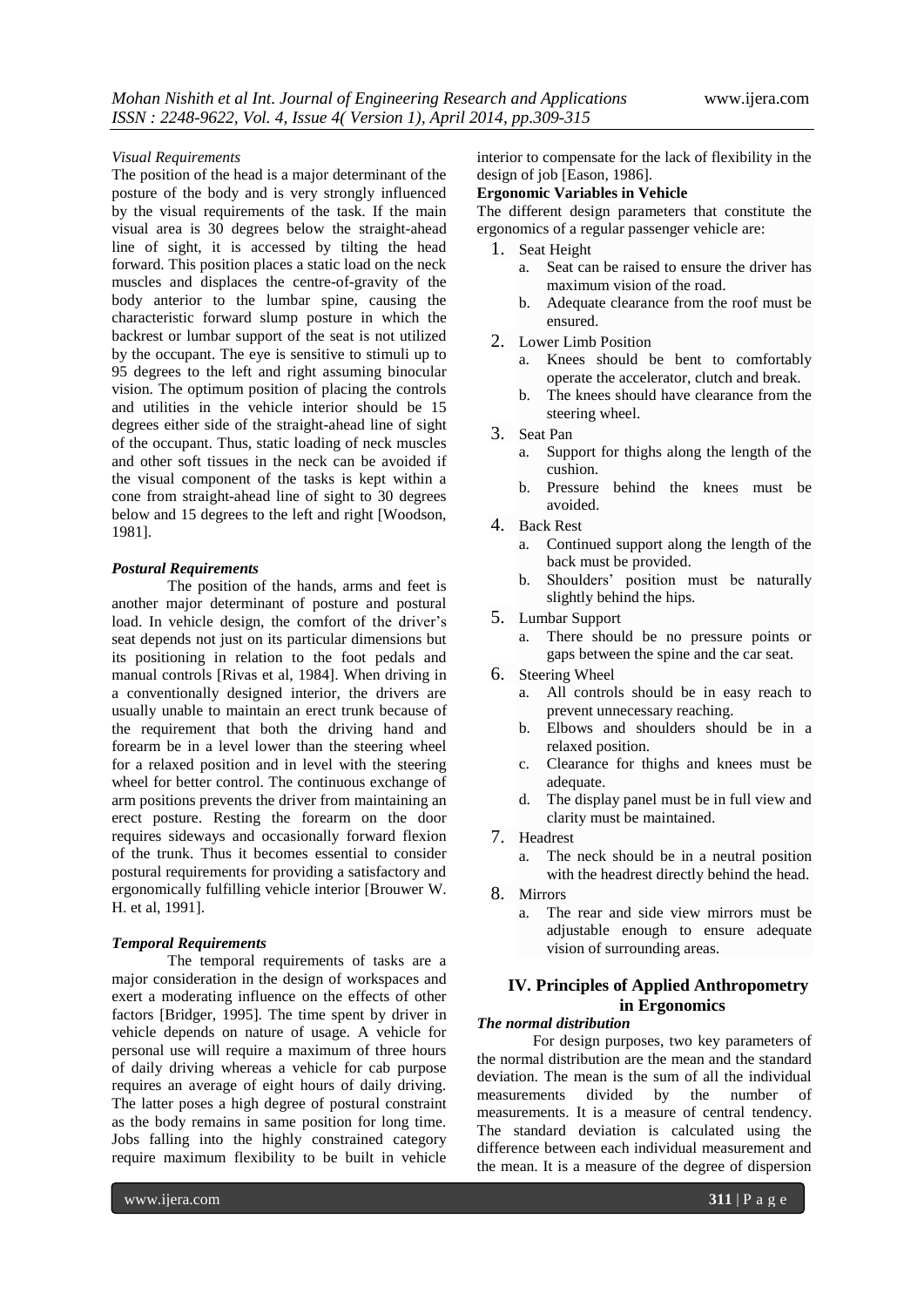in the normal distribution. In order to estimate the parameters of stature in a population (the mean and standard deviation) it is necessary to measure a large sample of people who are representative of that population. The formulae given in Figure can then be used to calculate the estimates of the mean and standard deviation.

$$
\bar{x} = \frac{\sum_{i=1}^{n} x_i}{n} \qquad S = \sqrt{\frac{\sum_{i=1}^{n} (x_i - \bar{x})^2}{n-1}}
$$

Estimates of *population parameters*  obtained from calculations on data from samples are known as *sample statistics*. The distribution of stature in a population exemplifies the statistical constraints on design. An important characteristic of the normal distribution is that it is symmetrical – as many observations lie above the mean as below it (or in terms of the figure, as many observations lie to the right of the mean as to the left). If a distribution is normally distributed, 50% of the scores (and thus the individuals from whom the scores were obtained) lie on either side of the mean.

#### *Estimating the range*

The standard deviation contains information about the spread of scores in a sample. It is known, for a normal distribution that approximately twothirds of the observations in the population fall within one standard deviation above and below the mean. Thus, for a population with a mean stature of 1.75 metres and standard deviation of0.10 metres, approximately two-thirds of the population would be between 1.65 and1.85 metres tall. The remaining one-third would lie beyond these two extremes, at either side. Using the standard deviation and the mean, estimates of stature can be calculated below which a specified percentage of the population will fall. The area under the normal curve at any point along the *x*-axis can be expressed in terms of the number of standard deviations from the mean. For example, if the standard deviation is multiplied by the constant 1.64 and *subtracted* from the mean, the height below which 5% of the population falls is obtained. If 1.64 standard deviations are *added* to the mean, the height below which 95% of the population falls is obtained. These are known as the 5th and 95th percentile heights.

## **Measuring Vehicle Seating Accommodation**



- 1. Passenger compartment space and seating attitude during conception, engineering, and development stages of any new vehicle.
- 2. Passenger compartment space and seating attitude for comparison and reporting purposes.
- 3. Data obtained from checks made with the H-Point machine.

#### **Positioning Procedure**

- 1. Torso positioning for any specified Seating Reference Point and back angle.
- 2. Position the H-Point of the H-Point template on the Seating Reference Point (SgRP) location on the layout.
- 3. Set the seatback angle reference bar quadrant scribe line marked on the torso back angle quadrant to the specified back angle. Lock this quadrant in place.
- 4. Position the vertical reference scribe lines on the seatback angle reference bar parallel to the body grid lines on the layout drawing.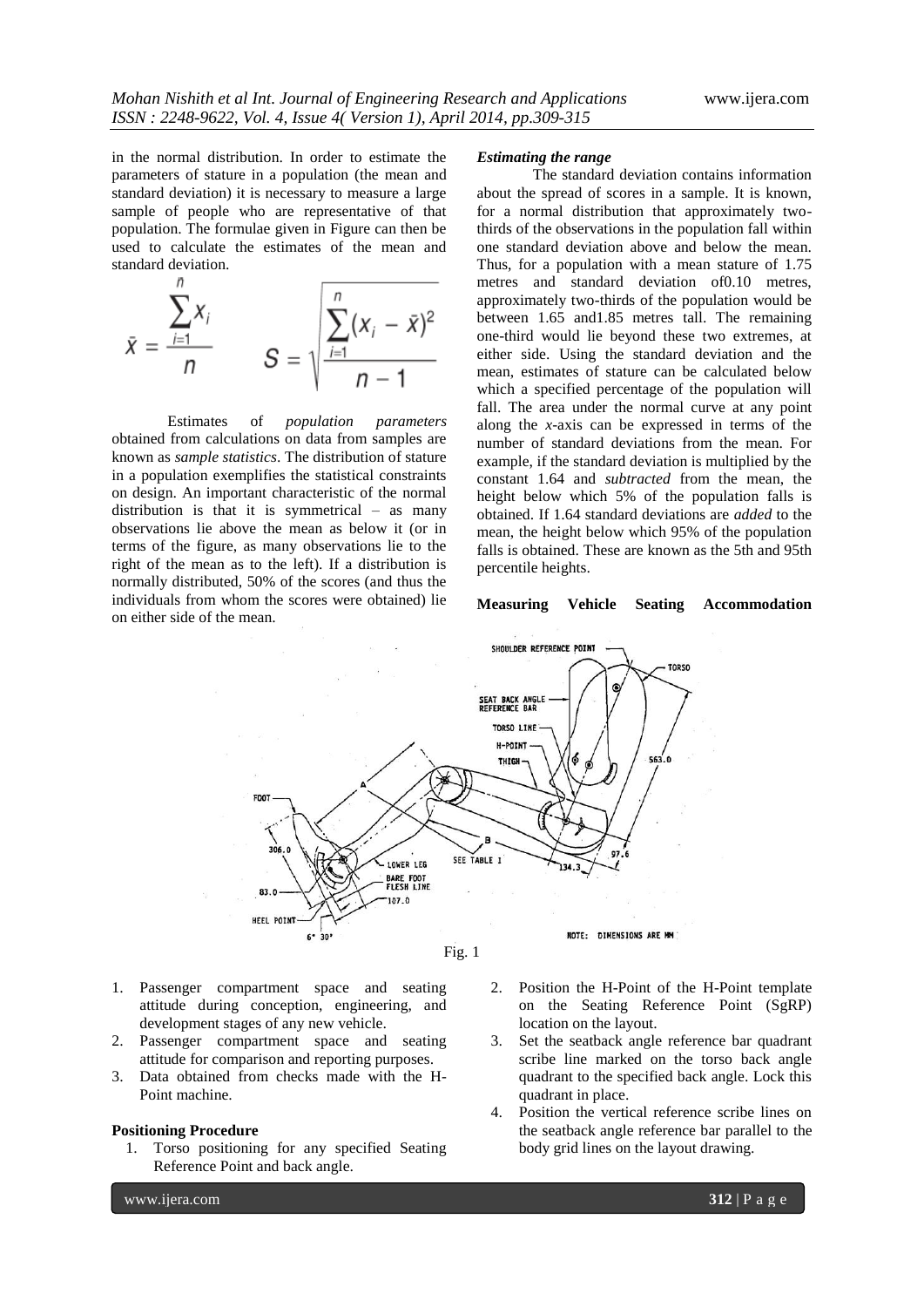- 5. FRONT SEAT—DRIVER POSITION—Leg and foot positioning for any specified Accelerator Heel Point location.
	- 5.1 Holding the torso portion of the template in position as outlined in 2 to 4, position the heel point of the template at the specified heel point location. This point on the layout is located on top of the heel pad or the depressed floor covering surface at the Y plane centerline of the accelerator pedal.
	- 5.2 Holding the heel point at the specified location, rotate the foot forwards until the Ball of the Foot contacts the un-depressed accelerator pedal without infringing upon the 87 degrees minimum foot angle.
	- 5.3 The un-depressed accelerator pedal (point of contact with Ball of Foot) may be determined by locating the heel point as described previously and presetting and locking the foot angle to 87 degrees.
	- 5.4 Draw in the template outline and pivot centers.
- 6. FRONT SEAT—DRIVER POSITION—Leg and foot positioning for any specified undepressed accelerator pedal location.
	- 6.1 Holding the torso portion of the template in position as outlined in 2 to 4, position the Ball of the Foot on the specified undepressed accelerator pedal with the sole of the foot on the pedal and the heel as far forward as allowable. However, the foot angle is never less than 87 degrees. Lock foot angle quadrant.
	- 6.2 Draw in the template outline and pivot centers.
- 7. FRONT SEAT—DRIVER POSITION—Leg and foot positioning for any specified leg room and SgRP-front to heel.
	- 7.1 Holding the torso portion of the template in position, as outlined in 2 to 4, position the heel point of the template at the specified height. SgRP-front to heel and the foot angle locked at 87 degrees.
	- 7.2 Move the foot forward along the heel point line until the distance between the angle pivot point and the SgRP is equal to the specified leg room less 254 mm (10 in).
	- 7.3 Draw in the template outline and pivot centers.
- 8. SECOND SEAT—

LEFT SIDE OCCUPANT POSITION—Leg and foot positioning with the front seat in its rearmost normal driving and riding position.

8.1 Holding the torso portion of the template in position as outlined in 2 to 4 but on the SgRP second, place the foot (heel and ball) on the depressed floor covering line. The

foot is to be placed on the Y plane centerline of the occupant or up to 127 mm (5 in) on either side of the Y plane centerline on the floor pan section.

- 8.2 Move the foot forward along the depressed floor covering line to the nearest interference of the toe, instep, lower leg, or knee with the front seat. The foot angle is to be restricted to a maximum of 130 degrees.
- 8.3 Draw in the template outline and pivot centers.

# 9. THIRD SEAT— LEFT SIDE OCCUPANT POSITION— FORWARD FACING

- 9.1 Follow the procedure as outlined for the second seat, left side occupant position except that the template is positioned in the third seat compartment.
- 10. THIRD SEAT— LEFT SIDE OCCUPANT POSITION— REARWARD FACING
	- 10.1Follow the same procedure as outlined for the third seat—side occupant position forward facing except that the foot is positioned in the footwell to the interference with the rear end or closure.
	- 10.2H-Point template layout using data obtained during H-Point machine installation.
	- 10.3Position the H-Point pivot of the template at the measured H-Point location on a layout drawing or grid system.
	- 10.4Follow the procedure as outlined in 2 to 4 using the measured back angle instead of the design back angle.
	- 10.5Holding the torso portion of the template in position as outlined previously, move the upper leg segment to measured hip angle shown on the hip angle quadrant.
	- 10.6Lock this quadrant in place.
	- 10.7Position and lock the foot angle quadrant to the measured foot angle.
	- 10.8Allowing the knee angle to vary as necessary, position the ankle pivot center on an arc from the hip pivot center equal to the measured effective leg room less 254 mm (10 in).

**H Point Description —** A machine (Figures 2 and 3) with back and seat pan representations of deflected seat contours of adult males. Constructed of reinforced plastic and metal, these separate back and seat pans simulate the human torso and thigh and are mechanically hinged at the H-Point. A graduated sliding probe is hinged from the H-Point to measure the headroom in the compartment. A quadrant is fastened to the probe to measure the back angle. An adjustable thigh bar, attached to the seat pan,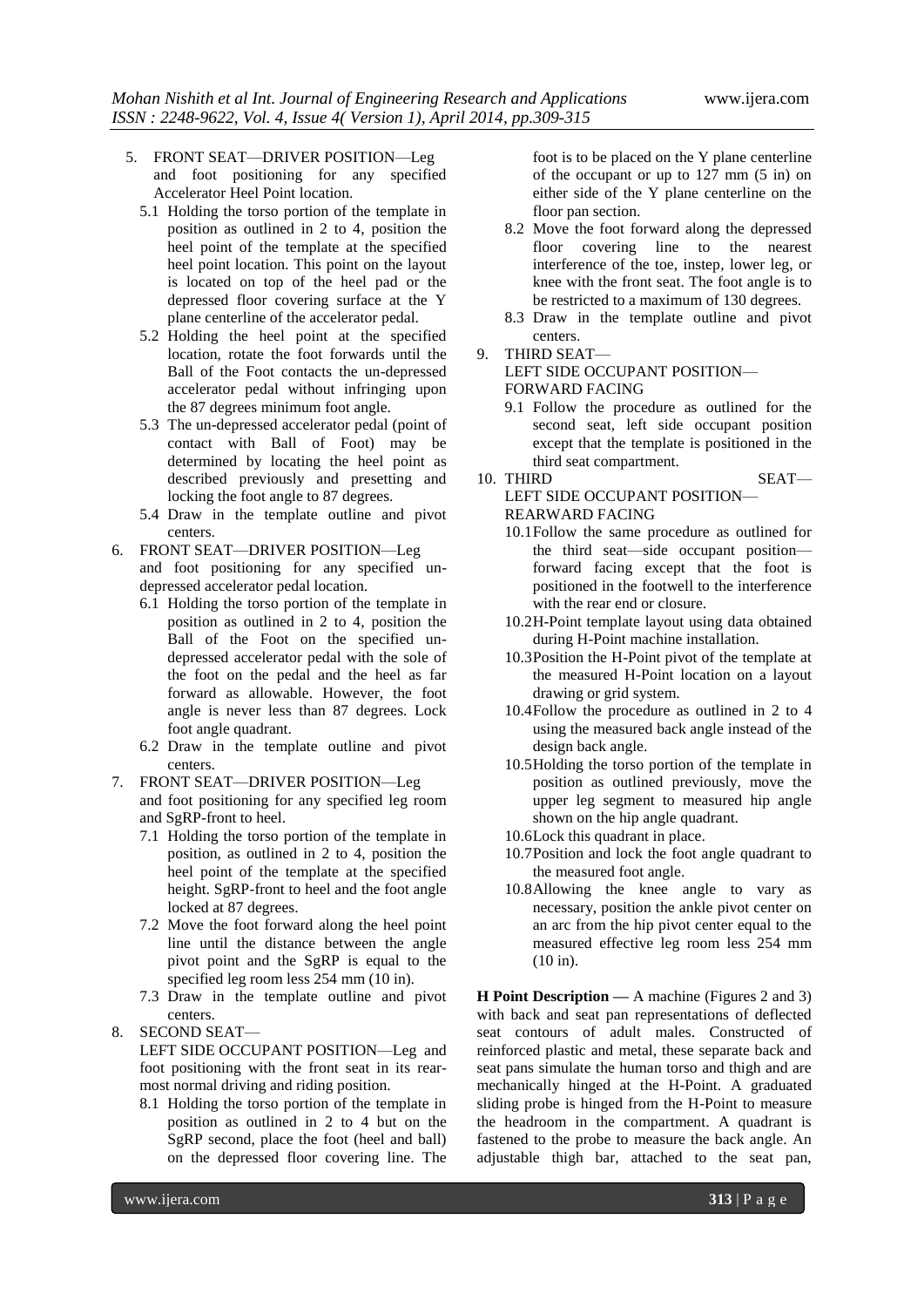establishes the thigh centerline and serves as a baseline for the hip angle quadrant. Lower leg segments, also adjustable in length, are connected to the seat pan assembly at the knee joining T-bar, which is a lateral extension of the adjustable thigh

bar. Quadrants are incorporated in the lower leg segments to measure knee angles. Shoe and foot assemblies are calibrated to measure the angular relation to the lower leg segment.



| $var(v, \chi)$ value $var(u)$<br><b>Rating Parameters</b> | 1 | $\overline{2}$ | 3 | $\overline{4}$ | 5 |
|-----------------------------------------------------------|---|----------------|---|----------------|---|
| Leg Room: Front                                           |   |                |   |                |   |
| Leg Room: Rear                                            |   |                |   |                |   |
| Knee Clearance: Front                                     |   |                |   |                |   |
| Knee Clearance: Rear                                      |   |                |   |                |   |
| Under Knee Support: Front                                 |   |                |   |                |   |
| Under Knee Support: Rear                                  |   |                |   |                |   |
| Seat Cushion Height: Front                                |   |                |   |                |   |
| Seat Cushion Height: Rear                                 |   |                |   |                |   |
| Seat Cushion Length: Front                                |   |                |   |                |   |
| Seat Cushion Length: Rear                                 |   |                |   |                |   |
| <b>Seat Cushion Width: Front</b>                          |   |                |   |                |   |
| Seat Cushion Width: Rear                                  |   |                |   |                |   |
| Seat Cushion Contour: Front                               |   |                |   |                |   |
| Seat Cushion Contour: Rear                                |   |                |   |                |   |
| <b>Buttock Support: Front</b>                             |   |                |   |                |   |
| <b>Buttock Support: Rear</b>                              |   |                |   |                |   |
| <b>Back Rest Height: Front</b>                            |   |                |   |                |   |
| Back Rest Height: Rear                                    |   |                |   |                |   |
| <b>Back Rest Contour: Front</b>                           |   |                |   |                |   |
| <b>Back Rest Contour: Rear</b>                            |   |                |   |                |   |
| Neck Support: Front                                       |   |                |   |                |   |
| Neck Support: Rear                                        |   |                |   |                |   |
| Head Clearance: Front                                     |   |                |   |                |   |

# **V. Survey Questionnaire**